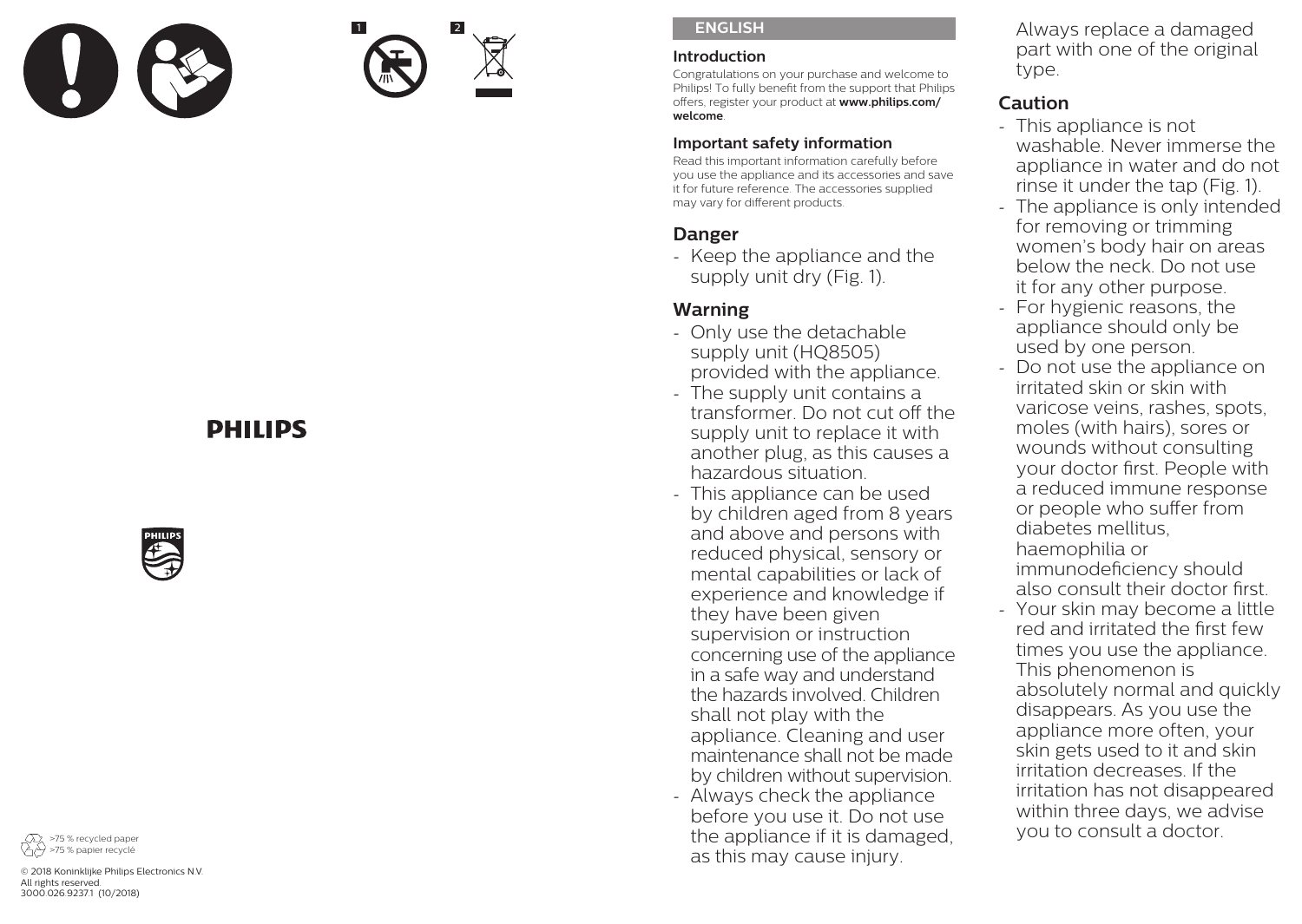- To prevent damage and injuries, keep the operating appliance (with or without attachment) away from scalp hair, eyebrows, eyelashes, clothes etc.
- Do not exfoliate immediately after epilation, as this may intensify possible skin irritation caused by epilation.
- Do not use bath or shower oils when epilating, as this may cause serious skin irritation.
- Use and store the appliance at a temperature between 5°C and 35°C.
- Never use compressed air, scouring pads, abrasive cleaning agents or aggressive liquids to clean the appliance.
- Do not use the supply unit in or near wall sockets that contain an electric air freshener to prevent irreparable damage to the supply unit.

### **Electromagnetic fields (EMF)**

This Philips appliance complies with all applicable standards and regulations regarding exposure to electromagnetic fields.

### **General**

- The supply unit is suitable for mains voltages ranging from 100 to 240 volts.
- The supply unit transforms 100-240 volts to a safe low voltage of less than 24 volts.
- Make sure you push the small plug completely into the socket of the appliance. Once you have plugged it in fully, you hear a click.
- Maximum noise level: Lc = 76 dB(A).

# **Epilation tips**

- Move the appliance against the direction of hair growth, with the on/off slide pointing in the direction in which you move the appliance.
- Make sure that you place the appliance on the skin at an angle of 90°
- Make sure your skin is clean, entirely dry and free from grease. Do not use any cream before you start epilating.

The optimal hair length for easy epilation is 3-4mm. If the hairs are too short, wait until they are longer or try to remove the hairs by repeatedly moving the appliance across the skin.

# **Troubleshooting**

If you encounter a problem with the appliance that you cannot solve by following the epilation tips,you can visit **www.philips.com/support** for a list of frequently asked questions.

# **Replacement**

To buy accessories or spare parts, visit **www.philips.com/parts-and-accessories** or go to your Philips dealer. You can also contact the Philips Consumer Care Center in your country (see the international warranty leaflet for contact details).

Shaving head (if supplied): For optimal performance, we advise you to replace the cutting unit of the shaving head every two years. If you use the shaving head twice or more times a week, replace the cutting unit more often. Always replace the cutting unit with one of the original type (CP0757/01).

Note: The availability of accessories may differ by country.

# **Warranty and support**

If you need information or support, please visit **www.philips.com/support** or read the international warranty leaflet.

### Warranty restrictions

Cutting units are not covered by the terms of the international warranty because they are subject to wear.

# **Recycling**

- This symbol means that this product shall not be disposed of with normal household waste (2012/19/EU) (Fig. 2).
- Follow your country's rules for the separate collection of electrical and electronic products. Correct disposal helps prevent negative consequences for the environment and human health.

# **ČEŠTINA**

# **Úvod**

Společnost Philips Vám gratuluje ke koupi a vítá Vás! Chcete-li využívat všech výhod podpory nabízené společností Philips, zaregistrujte svůj výrobek na stránkách **www.philips.com/welcome**.

# **Důležité bezpečnostní informace**

Před použitím přístroje a jeho příslušenství si pečlivě přečtěte tuto příručku s důležitými informacemi a uschovejte ji pro budoucí použití. Dodané příslušenství se může pro různé výrobky lišit.

# **Nebezpečí**

- Udržujte epilátor a napájecí jednotku v suchu (obr. 1).

# **Varování**

- Používejte výhradně odpojitelný zdroj napájení (HQ8505) dodávaný s tímto přístrojem.
- Zdroj obsahuje transformátor. U zdroje nikdy neodřezávejte a nenahrazujte zástrčku. Mohlo by tak dojít k nebezpečné situaci.
- Tento přístroj mohou používat děti od 8 let věku. Osoby s omezenými fyzickými, smyslovými nebo duševními schopnostmi nebo nedostatkem zkušeností a znalostí jej mohou používat, pokud jsou pod dohledem nebo byly poučeny o bezpečném používání přístroje a pokud chápou související rizika. Děti si s přístrojem nesmí hrát. Děti nesmí provádět bez dozoru čištění a uživatelskou údržbu.
- Před použitím přístroj vždy zkontrolujte. Přístroj nepoužívejte, je-li poškozený, aby nedošlo ke zranění. Poškozenou součástku vyměňujte vždy za původní typ.

# **Upozornění**

- Tento přístroj není omyvatelný. Přístroj nikdy neponořujte do vody ani jej neproplachujte pod tekoucí vodou (obr. 1).
- Tento přístroj je určen pouze pro dámské odstraňování

nebo holení chloupků z částí těla od krku dolů. Nepoužívejte ho k žádnému jinému účelu.

- Z hygienických důvodů by měla přístroj používat pouze jedna osoba.
- Přístroj nepoužívejte, pokud je pokožka podrážděná nebo pokud máte varikózní žilky, pupínky nebo mateřská znaménka (s chloupky), případně zranění, bez konzultace s lékařem. Osoby se zhoršeným imunitním systémem nebo osoby, které trpí mellitem, hemofilií nebo deficitem imunity by se rovněž měly nejdříve poradit se svým lékařem.
- Vaše pokožka může po několika prvních použitích přístroje mírně zčervenat a být podrážděná. Jedná se o zcela normální jev, který rychle odezní. Po několika použitích přístroje si vaše pokožka na tento způsob ošetření zvykne a její podráždění se zmírní. Kdyby podráždění pokožky do tří dnů nezmizelo, poraďte se se svým lékařem.
- Abyste předešli případnému poškození nebo zranění (s nástavci i bez nich), dbejte na to, aby spuštěný přístroj nebyl v blízkosti vlasů, řas, obočí, oblečení apod.
- Peelingový kartáč nepoužívejte ihned po epilaci, můžete tak zvýšit podráždění způsobené epilací.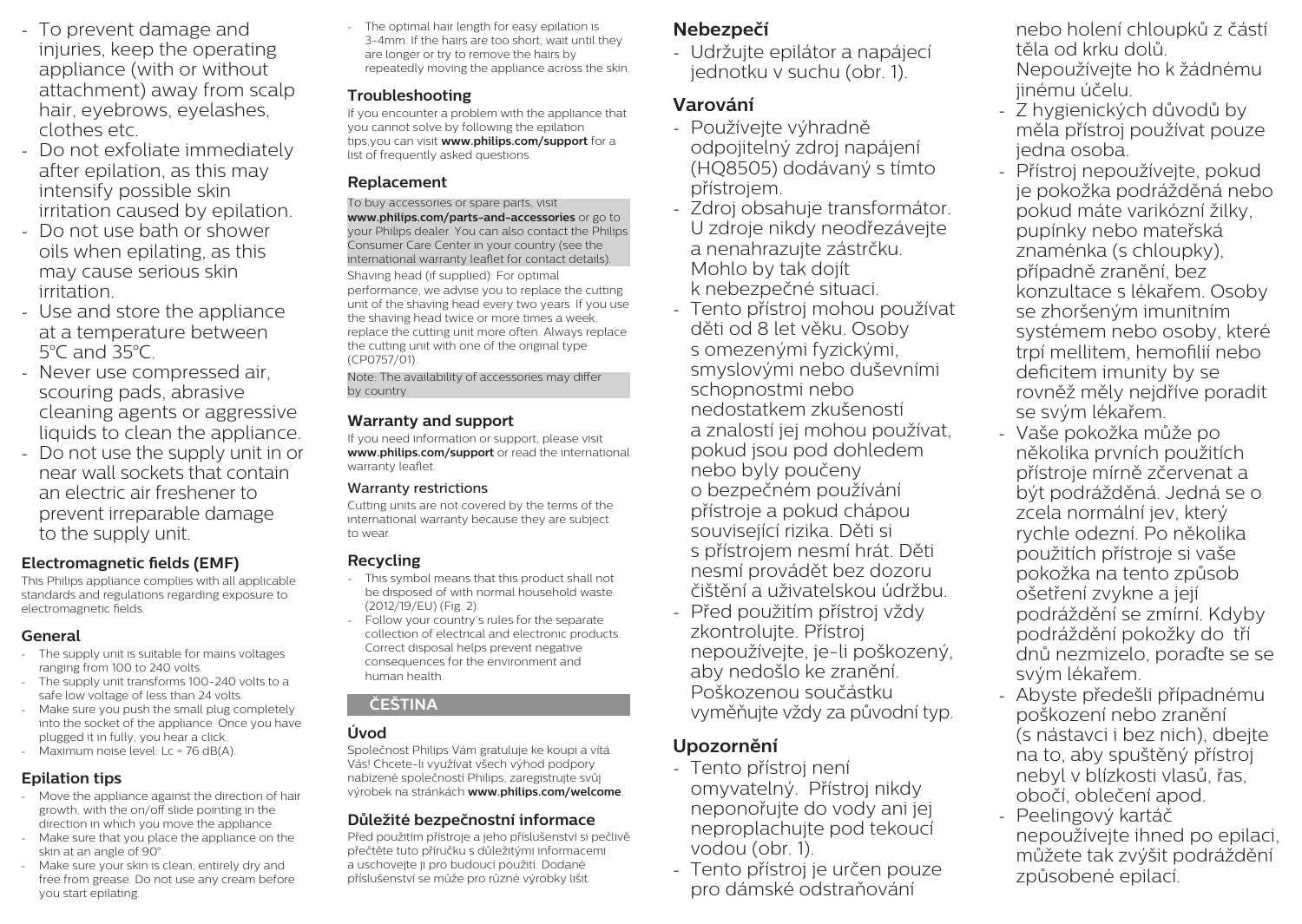- Při epilaci nepoužívejte sprchové nebo koupelové oleje, mohlo by tak dojít k vážnému podráždění pokožky.
- Přístroj používejte a uchovávejte při teplotě mezi 5 °C a 35 °C.
- K čištění přístroje nikdy nepoužívejte stlačený vzduch, kovové žínky, abrazivní ani agresivní čisticí prostředky, jako je například benzín nebo aceton.
- Nepoužívejte zdroj v zásuvce, ve které je zapojen elektrický osvěžovač vzduchu, ani v její blízkosti. Předejdete tak nenapravitelnému poškození zdroje.

### **Elektromagnetická pole (EMP)**

Tento přístroj Philips odpovídá všem platným normám a předpisům týkajícím se vystavení účinkům elektromagnetických polí.

### **Obecné informace**

- Napájecí jednotku lze připojit do sítě o napětí v rozmezí 100 až 240 V.
- Zdroj transformuje 100 V až 240 V na bezpečné nízké napětí nižší než 24 V.
- Ujistěte se, že je malá zástrčka zcela zasunuta do konektoru přístroje. Jakmile ji zcela zasunete, uslyšíte zacvaknutí.
- Maximální hladina hluku: Lc = 76 dB(A).

# **Tipy pro epilaci**

- Pohyb přístroje veďte proti směru růstu chloupků, přičemž posuvný spínač/vypínač musí být nasměrován ve směru pohybu přístroje.
- Ujistěte se, že přístroj přikládáte kolmo k pokožce.
- Pokožku očistěte a zajistěte, aby byla čistá, zcela suchá a bez mastnoty. Před zahájením epilace nepoužívejte kosmetické krémy.
- Ideální délka chloupků pro snadnou epilaci je 3–4 mm. Pokud jsou chloupky příliš krátké, počkejte, až budou delší, nebo se je pokuste odstranit opakovaným pohybem přístroje po pokožce.

# **Řešení problémů**

Pokud se setkáte s potížemi s přístrojem, které nelze odstranit pomocí rad k epilaci, navštivte adresu **www.philips.com/support**, na které naleznete seznam nejčastějších dotazů.

## **Výměna**

Chcete-li koupit příslušenství nebo náhradní díly, navštivte adresu **www.philips.com/parts-andaccessories** nebo se obraťte na prodejce výrobků Philips. Můžete se také obrátit na středisko péče o zákazníky společnosti Philips ve své zemi (kontaktní údaje naleznete na mezinárodním záručním listu).

Holicí hlava (je-li součástí dodávky): Chcete-li zajistit optimální výkon, doporučujeme měnit střihací jednotku holicí hlavy každé dva roky. Pokud holicí hlavu používáte dvakrát týdně nebo častěji, vyměňujte střihací jednotku častěji. Stříhací jednotku vždy vyměňte za novou původního typu (CP0757/01).

Poznámka:Dostupnost příslušenství se může lišit podle země.

#### **Záruka a podpora**

Potřebujete-li další informace či podporu, navštivte web **www.philips.com/support** nebo si prostudujte záruční list s mezinárodní platností.

#### Omezení záruky

Na střihací jednotky se nevztahují podmínky mezinárodní záruky, protože podléhají opotřebení.

### **Recyklace**

- Tento symbol znamená, že výrobek nelze likvidovat s běžným komunálním odpadem (2012/19/EU) (obr. 2).
- Dodržujte předpisy vaší země týkající se sběru tříděného odpadu elektrických a elektronických výrobků. Správnou likvidací pomůžete zabránit negativním dopadům na životní prostředí a lidské zdraví.

#### **EESTI**

#### **Sissejuhatus**

Õnnitleme ostu puhul ja tervitame Philipsi poolt! Philipsi pakutava tootetoe eeliste täielikuks kasutamiseks registreerige oma toode veebisaidil **www.philips.com/welcome**.

### **Tähtis ohutusteave**

Enne seadme ja selle tarvikute kasutamist lugege antud oluline teave hoolikalt läbi ja hoidke see edaspidiseks alles. Toote juurde kuuluvad tarvikud võivad olenevalt tootest erineda.

# **Oht**

- Hoidke USB-kaabel ja toiteplokk kuivana (joon. 1).

# **Hoiatus**

- Kasutage ainult seadmega kaasas olevat äravõetavat toiteplokki (HQ8505).
- Toiteplokis on trafo. Ärge lõigake toiteplokki ära, et asendada seda mõne teise pistikuga, kuna see põhjustab ohtliku olukorra.
- Seda seadet võivad kasutada lapsed alates 8. eluaastast ning füüsiliste puuete ja vaimuhäiretega isikud või isikud, kellel puuduvad kogemused ja teadmised, kui neid valvatakse või neile on antud juhendid seadme ohutu kasutamise kohta ja nad mõistavad sellega seotud ohte. Lapsed ei tohi seadmega mängida. Ärge laske lastel seadet järelevalveta puhastada ja hooldada.
- Kontrollige alati enne seadme kasutamist selle korrasolekut. Vigastuste vältimiseks ärge kasutage seadet, kui see on kahjustatud. Vahetage alati kahjustatud osa originaalvaruosa vastu välja.

# **Ettevaatust**

- See seade pole pestav. Ärge kunagi kastke seadet vette ega loputage kraani all (joon. 1).
- Seade on mõeldud üksnes naise kehalt kaela piirkonnast allpool olevate karvade eemaldamiseks või

piiramiseks. Ärge kasutage seda muul otstarbel.

- Hügieenilistel põhjustel peaks seadet ainult üks isik kasutama.
- Kui nahk on ärritatud, kui nahal on veenikomud, lööbed, laigud, sünnimärgid (karvadega) või haavad, siis ärge kasutage seadmeid eelnevalt arstiga nõu pidamata. Vähenenud immuunsusega isikud või suhkurtõbe, hemofiiliat või immuunpuudulikkust põdevad isikud peaksid samuti kõigepealt arstiga nõu pidama.
- Esimestel kasutuskordadel võib teie nahk seadme kasutamisel õrnalt punaseks ja ärritunuks muutuda. See on täiesti tavaline nähtus ja kaob kiiresti. Seadet järjepidavalt kasutades harjub teie nahk sellega ära ning nahaärritus väheneb. kui nahaärritus ei ole kadunud kolme päeva jooksul, soovitame pidada nõu arstiga.
- Kahjustuste ja vigastuste ennetamiseks hoidke töötavaid seadmeid (otsakuga või ilma) piisavalt kaugel juustest, kulmudest, ripsmetest, rõivastest jne.
- Ärge kasutage koorimisharja kohe pärast epileerimist, kuna see võib suurendada epileerimisel tekkiva võimaliku nahaärrituse ohtu.
- Epileerimisel ei tohi kasutada vanni- ega dušiõli, sest see võib põhjustada raske nahaärrituse.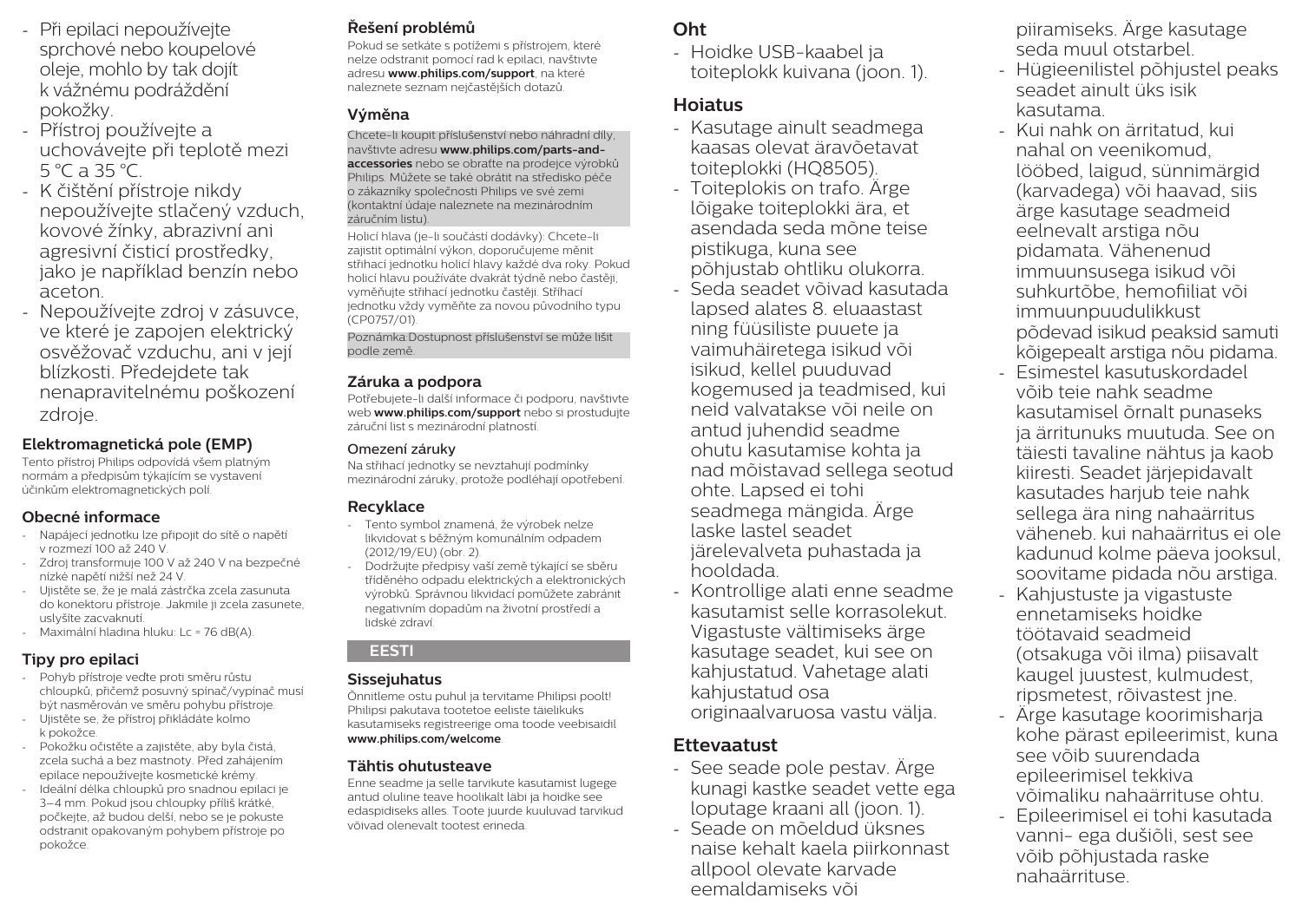- Kasutage ja hoidke seadet temperatuurivahemikus 5 °C kuni 35 °C.
- Ärge kunagi kasutage seadme puhastamiseks suruõhku, küürimiskäsnu, abrasiivseid puhastusvahendeid ega sööbivaid vedelikke.
- Toiteploki pöördumatu kahjustamise vältimiseks ärge kasutage seda sellises pistikupesas või sellise pistikupesa lähedal, mis sisaldab elektrilist õhuvärskendit.

# **Elektromagnetväljad (EMF)**

See Philips seade vastab kõikidele elektromagnetiliste väljadega kokkupuudet käsitlevatele kohaldatavatele standarditele ja õigusnormidele.

### **Üldteave**

- Toiteplokki sobib kasutada elektrivõrgu toitepingel 100–240 volti.
- Toiteplokk muundab 100–240 voldise pinge trafo abil ohutuks 24-voldiseks pingeks.
- Veenduge, et surute väikese pistiku täielikult seadme pistikupessa. Kui olete selle täielikult sisse pannud, kuulete klõpsatust.
- Maksimaalne müratase: Lc = 76 dB(A).

#### **Näpunäiteid epileerimiseks**

- Liigutage seadet karvakasvule vastassuunas, nii et sisse-välja liuglüliti osutaks suunas, kuhu soovite seadet liigutada.
- Kontrollige, et seade on nahapinnale asetatud 90° nurga all.
- Veenduge, et nahk oleks puhas, täiesti kuiv ega oleks rasvane. Enne epileerimist ärge kasutage mis tahes kreeme.
- Optimaalne karvapikkus kergel epileerimisel on 3–4 mm. Kui karvad on liiga lühikesed, tuleb oodata, kuni need kasvavad pikemaks või proovida karvad eemaldada liigutades seadet korduvalt üle nahapinna.

### **Veaotsing**

Seadme tõrke korral, mida teil ei ole õnnestunud epileerimissoovitusi järgides lahendada, tutvuge veebilehel **www.philips.com/support** esitatud korduma kippuvate küsimuste loendiga.

# **Osade vahetamine**

Tarvikute või varuosade ostmiseks minge veebilehele **www.philips.com/parts-and-accessories** või külastage Philipsi müügiesindust. Samuti võite pöörduda oma riigi Philipsi klienditoe keskusesse (vt kontaktandmeid rahvusvahelise garantii lehelt).

Raseerimispea (kui komplektis): Optimaalse jõudluse saavutamiseks soovitame teil raseerimispea lõikeosa iga kahe aasta tagant välja vahetada. Kui kasutate raseerimispead kaks või rohkem korda nädalas, vahetage lõikeosa sagedamini. Lõikeosa väljavahetamisel kasutage alati originaalvaruosa (CP0757/01).

Märkus.Tarvikute saadavus võib riigiti erineda.

### **Garantii ja tootetugi**

Kui vajate teavet või abi, külastage Philipsi veebilehte **www.philips.com/support** või lugege läbi üleilmne garantiileht.

#### Garantiipiirangud

Lõikepead pole rahvusvaheliste garantiitingimustega reguleeritud, sest need on kuluvad osad.

### **Ringlussevõtt**

- See sümbol tähendab, et seda toodet ei tohi visata tavaliste olmejäätmete hulka (2012/19/EL) (joon. 2).
- Järgige oma riigi elektriliste ja elektrooniliste toodete lahuskogumist reguleerivaid eeskirju. Õigel viisil kasutusest kõrvaldamine aitab ära hoida kahjulikke tagajärgi keskkonnale ja inimese tervisele.

### **LATVIEŠU**

### **Ievads**

Apsveicam ar pirkumu un laipni lūdzam Philips! Lai pilnvērtīgi izmantotu Philips piedāvātā atbalsta iespējas, reģistrējiet produktu vietnē **www.philips.com/welcome**.

### **Svarīga informācija par drošību**

Pirms ierīces un tās piederumu lietošanas rūpīgi izlasiet šo svarīgo informāciju un saglabājiet to turpmākām uzziņām. Komplektā iekļautie piederumi dažādiem produktiem var atšķirties.

# **Bīstami**

- Ierīcei un barošanas blokam vienmēr ir jābūt sausiem (att. 1).

# **Brīdinājums**

- Izmantojiet tikai ierīces komplektācijā ietverto noņemamo barošanas bloku (HQ8505).

- Barošanas blokā ir iebūvēts strāvas pārveidotājs. Nenogrieziet barošanas bloku, lai pievienotu tam citu spraudni, jo tādējādi tiek radīta bīstama situācija.
- Šo ierīci var izmantot bērni no 8 gadu vecuma un personas ar ierobežotām fiziskajām, uztveres vai garīgajām spējām vai bez pieredzes un zināšanām, ja šīm personām tiek nodrošināta uzraudzība vai sniegti norādījumi par ierīces drošu lietošanu un tās saprot iespējamo bīstamību. Bērni nedrīkst rotaļāties ar ierīci. Bērni bez uzraudzības nedrīkst tīrīt ierīci vai veikt tās tehnisko apkopi.
- Pirms ierīces lietošanas vienmēr pārbaudiet to. Nelietojiet bojātu ierīci, jo tā var gūt savainojumus. Vienmēr nomainiet bojātu detaļu ar oriģināļu detaļu.

# **Ievērībai**

- Šo ierīci nevar mazgāt. Nekad neiegremdējiet ierīci ūdenī, kā arī neskalojiet to tekošā ūdenī (att. 1).
- Šī ierīce ir paredzēta sievietēm nevēlama kermena apmatojuma skūšanai vai apgriešanai tikai zonās zem kakla līnijas. Neizmantojiet to citādi.
- Ievērojot higiēnas prasības, ierīci ir ieteicams lietot tikai vienam cilvēkam.
- Pirms izmantot ierīci uz sakairinātas ādas vai ādas ar varikozām vēnām, izsitumiem, pūtītēm, dzimumzīmēm (ar matiņiem) vai rētām vispirms konsultējieties ar ārstu. Pirms ierīces lietošanas, personām ar pazeminātu imunitāti, cukura diabētu, hemofiliju vai imūndeficītu, jākonsultējas ar ārstu.
- Pirmajās ierīces lietošanas reizēs āda var kļūt nedaudz sarkana un sakairināta. Tas ir pavisam normāli un pēc mirkļa izzūd. Izmantojot ierīci biežāk, āda pierod un ādas kairinājums samazinās. Ja kairinājums neizzūd trīs dienu laikā, iesakām konsultēties ar ārstu.
- Lai novērstu bojājumus un traumas, netuviniet ieslēgtu ierīci (ar uzgali vai bez tā) galvas matiem, uzacīm, skropstām, apģērbam u. tml.
- Nelietojiet pīlinga suku uzreiz pēc epilācijas, jo tā var pastiprināt iespējamo ādas kairinājumu, ko radījusi epilācija.
- Veicot epilāciju, neizmantojiet vannai vai dušai paredzētās eļļas, jo tās var stipri kairināt ādu.
- Ierīci izmantojiet un glabājiet 5–35 °C temperatūrā.
- Ierīces tīrīšanai nekad nelietojiet saspiesto gaisu, tīrīšanas sūkļus, abrazīvus tīrīšanas līdzekļus vai kodīgus šķidrumus.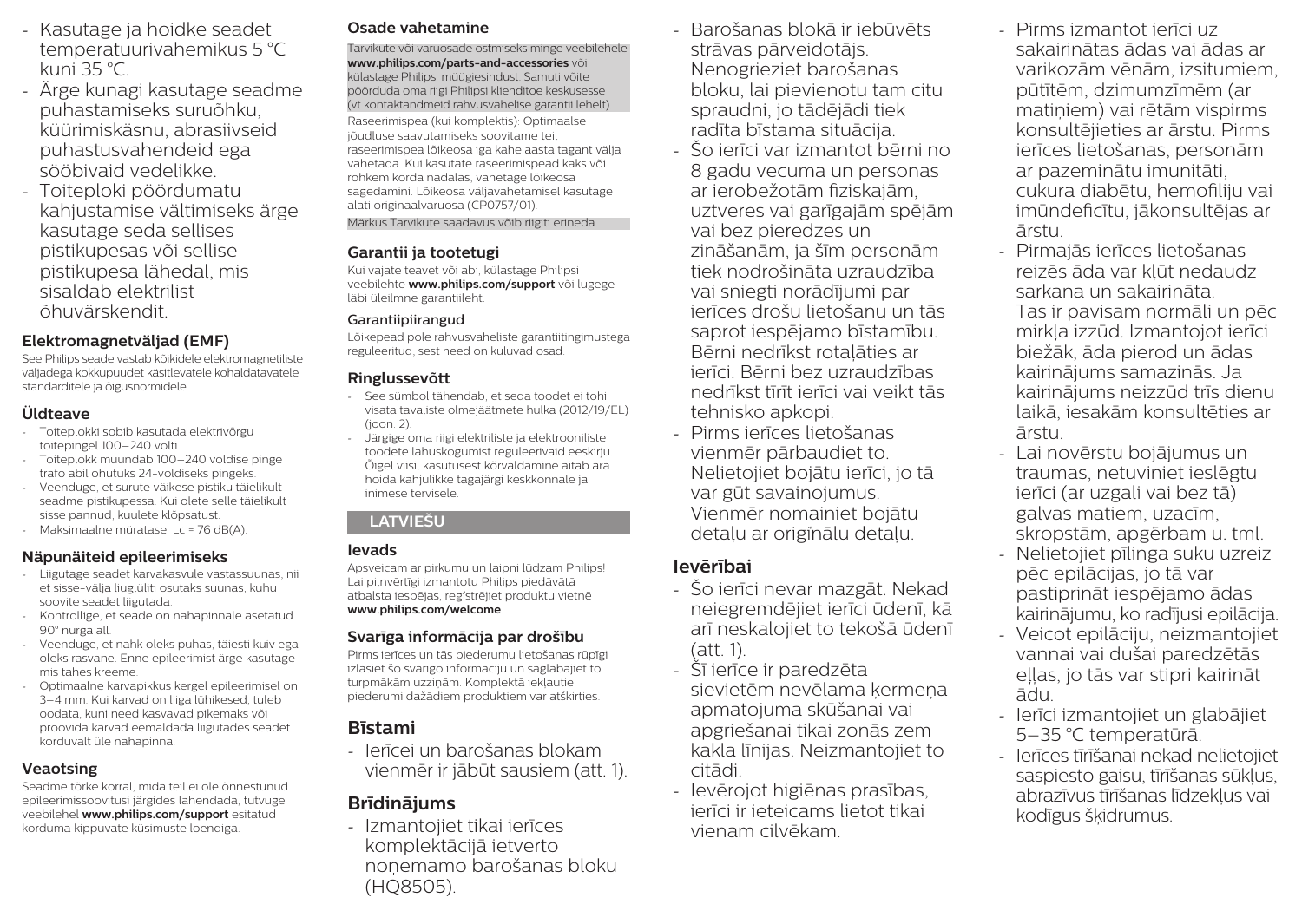- Neizmantojiet barošanas bloku kontaktligzdās vai blakus kontaktligzdām, kurās pašlaik ir ievietots vai ir bijis ievietots elektriskais gaisa atsvaidzinātājs. Pretējā gadījumā var neatgriezeniski bojāt barošanas bloku.

#### **Elektromagnētiskie lauki (EML)**

Šī Philips ierīce atbilst visiem piemērojamajiem standartiem un noteikumiem, kas attiecas uz elektromagnētisko lauku iedarbību.

#### **Vispārīgi**

- Šī ierīce ir paredzēta elektrotīklam ar spriegumu no 100 līdz 240 voltiem.
- Barošanas bloks transformē 100–240 voltu spriegumu uz drošu spriegumu, kas ir mazāks par 24 voltiem.
- Pārliecinieties, ka iespiežat mazo spraudni iekārtas ligzdā pilnīgi. Kad tas būs pilnībā ievietots, atskanēs klikšķis.
- Maksimālais trokšņa līmenis: Lc = 76 dB(A).

### **Padomi epilācijai**

- Virziet ierīci pretēji matu augšanas virzienam, ieslēgšanas/izslēgšanas slīdslēdzis vēršot to tajā virzienā, kādā jūs virzāt ierīci.
- Raugieties, lai ierīce uz ādas būtu novietota 90° leņķī.
- Ādai jābūt tīrai, pilnīgi sausai, kā arī uz tās nedrīkst būt nekādu taukvielu. Pirms epilācijas neizmantojiet nekādu krēmu.
- Epilācijai optimālais matiņu garums ir 3–4 mm. Ja matiņi ir pārāk īsi, nogaidiet, līdz tie būs paaugušies, vai mēģiniet tos noskūt, vairākas reizes virzot ierīci pār ādu.

### **Traucējummeklēšana**

Ja radušās ierīces lietošanas problēmas, kuras nevarat novērst, izpildot epilācijas ieteikumus, varat apmeklēt vietni **www.philips.com/support**, lai skatītu bieži uzdoto jautājumu sarakstu.

### **Nomaiņa**

Lai iegādātos piederumus vai rezerves daļas, apmeklējiet vietni **www.philips.com/parts-andaccessories** vai dodieties pie Philips izplatītāja. Varat arī sazināties ar Philips klientu apkalpošanas centru savā valstī (kontaktinformāciju skatiet starptautiskās garantijas brošūrā).

Skūšanas galviņa (ja iekļauta komplektācijā): lai iegūtu optimālu skūšanas rezultātu, ieteicams ik pēc diviem gadiem nomainīt skūšanas galviņas asmeņu bloku. Ja skūšanas galviņu lietojat divas reizes vai vairāk reižu nedēļā, asmeņu bloku ieteicams nomainīt biežāk. Vienmēr nomainiet asmeņu bloku pret originālo detaļu (CP0757/01). Piezīme.Piederumu pieejamība var atšķirties atkarībā no valsts.

#### **Garantija un atbalsts**

Ja nepieciešama informācija vai atbalsts, lūdzu, apmeklējiet vietni **www.philips.com/support** vai lasiet starptautiskās garantijas bukletu.

#### Garantijas ierobežojumi

Starptautiskās garantijas nosacījumi neattiecas uz asmeņu bloku, jo tas ir pakļauts nolietojumam.

#### **Otrreizējā pārstrāde**

- Šis simbols nozīmē, ka produktu nedrīkst likvidēt kopā ar parastajiem sadzīves atkritumiem (2012/19/ES) (att. 2).
- Ievērojiet vietējos noteikumus par elektrisko un elektronisko izstrādājumu savākšanu. Pareiza produktu likvidēšana palīdz novērst kaitīgu iedarbību uz vidi un cilvēku veselību.

### **LIETUVIŠKAI**

### **Įvadas**

Sveikiname įsigijus "Philips" gaminį ir sveiki atvykę! Norėdami pasinaudoti visa Philips" siūloma pagalba, savo gaminį užregistruokite adresu **www.philips.com/welcome**.

### **Svarbi saugos informacija**

Prieš pradėdami naudoti prietaisą ir jo priedus atidžiai perskaitykite šią svarbią informaciją ir saugokite ją, nes jos gali prireikti ateityje. Skirtingiems gaminiams tiekiami priedai gali būti skirtingi.

# **Pavojus**

- Prietaisą ir maitinimo bloką laikykite sausus (pav. 1).

# **Įspėjimas**

- Naudokite tik atjungiamą maitinimo bloką (HQ8505) tiekiamą su prietaisu.
- Maitinimo bloke yra transformatorius. Norėdami išvengti pavojingos situacijos, nenupjaukite maitinimo bloko, norėdami jį pakeisti kitu kištuku.
- Šį prietaisą gali naudoti 8 metų ir vyresni vaikai bei asmenys, kurių fiziniai, jutimo ir protiniai gebėjimai yra mažesni, arba neturintieji patirties ir žinių, jei jie prižiūrimi arba jiems pateiktos instrukcijos, kaip saugiai naudotis prietaisu, ir jei jie supranta, kokie yra susiję pavojai. Neleiskite vaikams žaisti su šiuo prietaisu. Neleiskite vaikams be priežiūros valyti ar atlikti priežiūrą.
- Prieš naudodami prietaisą, visada jį patikrinkite. Nenaudokite prietaiso, jei jis apgadintas, nes galite susižeisti. Visada pakeiskite apgadintą dalį originalia dalimi.

# **Dėmesio!**

- Šis prietaisas neplaunamas. Niekada nemerkite prietaiso į vandenį ir neskalaukite jo po vandentiekio čiaupu (pav. 1).
- Prietaisas skirtas tik moterų kūno plaukams žemiau kaklo srities šalinti arba kirpti. Nenaudokite jo jokiu kitu tikslu.
- Higienos sumetimais prietaisu naudotis turėtų tik vienas asmuo.
- Nenaudokite prietaiso suerzintai odai ar odai su išsiplėtusiomis venomis, kuri yra išberta, dėmėta, su apgamais (ant kurių auga plaukai) ar žaizdota, prieš tai nepasitarę su gydytoju. Žmonės, kurių imunitetas nusilpęs arba kurie serga cukriniu diabetu, hemofilija ar imuniteto deficitu, taip pat

pirmiausia turi pasitarti su gydytoju.

- Prietaisą naudojant pirmus kelis kartus, galimas nedidelis jūsų odos paraudimas ir sudirginimas. Šis reiškinys visiškai normalus ir greitai išnyks. Jums naudojant prietaisą dažniau, jūsų oda prie jo pripranta ir odos sudirginimas mažėja. Jei sudirginimas neišnyksta per 3 dienas, patariame pasitarti su gydytoju.
- Jei norite išvengti pažeidimų ir sužalojimų, veikiančio prietaiso (su priedais ar be jų) nelaikykite prie galvos plaukų, antakių, blakstienų, rūbų ir t. t.
- Eksfoliavimo šepetėlio nenaudokite iš karto po epiliacijos; tai gali dar labiau sudirginti epiliacijos sudirgintą odą.
- Epiliuodami nenaudokite vonios ar dušo aliejaus, nes tai gali lemti didelį odos sudirginimą.
- Prietaisą naudokite ir laikykite nuo 5 iki 35 °C temperatūroje.
- Niekada nevalykite prietaiso suslėgtu oru, šveistukais, abrazyviniais valikliais ar agresyviais skysčiais.
- Nejunkite maitinimo bloko į sieninius lizdus, kuriuose yra arba buvo elektrinis oro gaiviklis, ir netoli jų, kad išvengtumėte nepataisomo maitinimo bloko sugadinimo.

### **Elektromagnetiniai laukai (EML)**

Šis Philips prietaisas atitinka visus taikomus standartus ir nuostatus dėl elektromagnetinių laukų poveikio.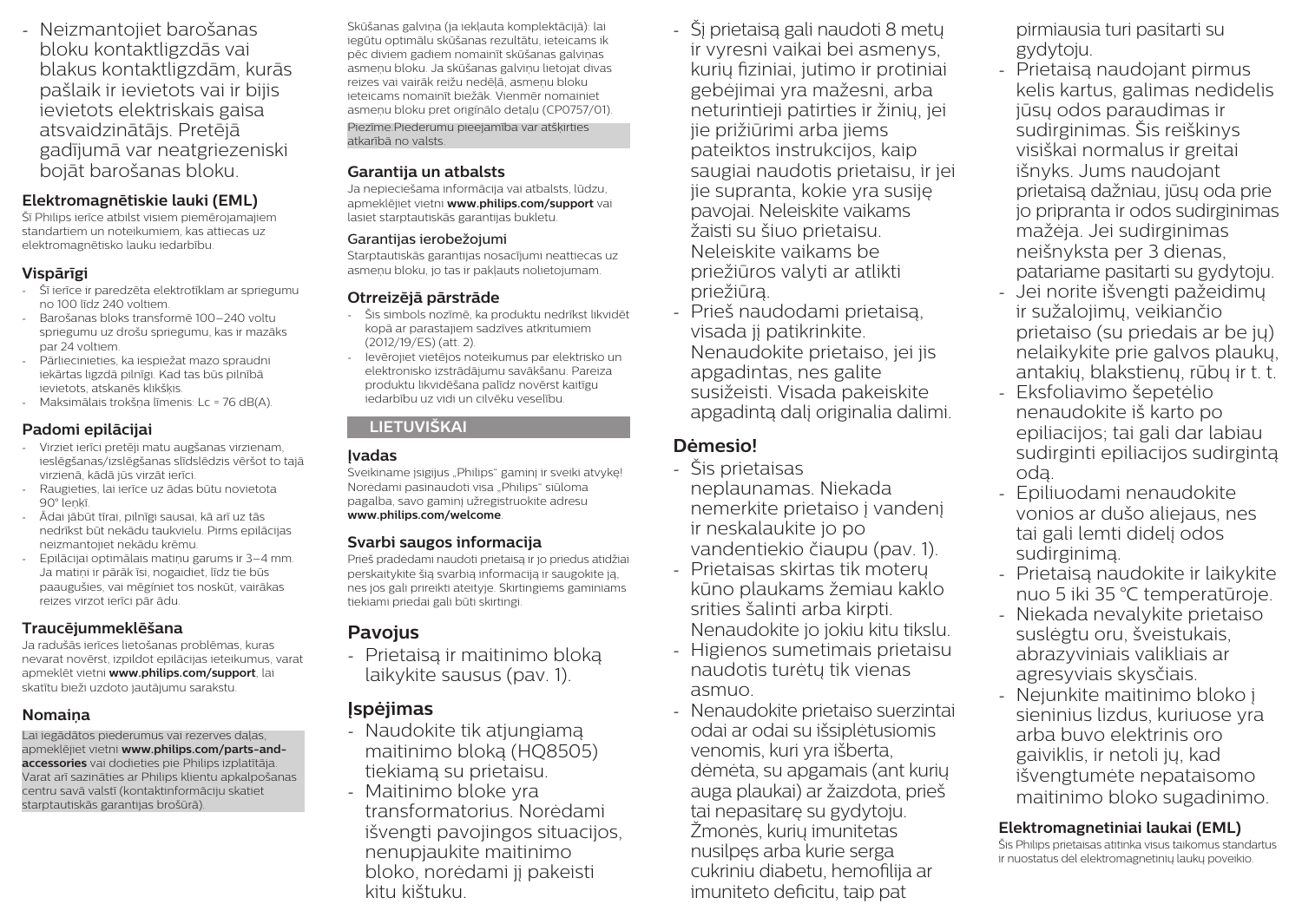#### **Bendrasis aprašymas**

- Maitinimo blokas tinkamas 100–240 voltų įtampos maitinimo tinklui.
- Maitinimo blokas transformuoja 100–240 V įtampą į saugią, žemesnę nei 24 V, įtampą.
- Būtinai visiškai įstumkite mažą kištuką į prietaiso lizdą. Kai visiškai įstatysite, išgirsite spragtelėjimą.
- Maksimalus triukšmo lygis: Lc = 76 dB(A).

#### **Epiliacijos patarimai**

- Braukite depiliatoriumi prieš plaukelių augimo kryptį, įjungimo / išjungimo slankiklį nukreipę kryptimi, kuria braukiate.
- Būtinai prietaisą dėkite prie odos 90° kampu.
- Užtikrinkite, kad jūsų oda būtų švari, visiškai sausa ir kad ant jos nebūtų riebalinių medžiagų. Prieš epiliavimą nenaudokite jokio kremo.
- Optimalus plaukų ilgis, kad epiliuoti būtų lengva, yra 3–4 mm. Jei plaukai per trumpi, palaukite, kol jie pailgės arba bandykite šalinti plaukus stumdydami prietaisą oda.

# **Trikčių diagnostika ir šalinimas**

Jei naudojant prietaisą kils problema, kurios negalite išspręsti, pasinaudodami epiliacijos patarimais, galite apsilankyti **www.philips.com/support**, ten pateikiamas dažnai užduodamų klausimų sąrašas.

### **Pakeitimas**

Norėdami įsigyti priedų ar atsarginių dalių, apsilankykite **www.philips.com/parts-andaccessories** arba kreipkitės į "Philips" platintoja. Taip pat galite susisiekti su "Philips" klientų aptarnavimo centru savo šalyje (kontaktinius duomenis žr. tarptautinės garantijos lankstinuke).

Skutimo galvutė (jei tiekiama): Kad veiktų optimaliai, rekomenduojame keisti skutimo galvutės kirpimo įtaisą kas dvejus metus. Jei skutimo galvutę naudojate du ar daugiau kartų per savaitę, keiskite kirpimo įtaisą dažniau. Visada pakeiskite kirpimo įtaisą kitu originalaus tipo įtaisu (CP0757/01). Pastaba.Kai kurių priedų gali būti galima įsigyti ne visose šalyse.

# **Garantija ir pagalba**

Jei reikia informacijos ar pagalbos, apsilankykite **www.philips.com/support** arba perskaitykite tarptautinės garantijos lankstinuką.

#### Garantijos apribojimai

Kirpimo įtaisams netaikomos tarptautinės garantijos sąlygos, nes šios dalys dėvisi.

# **Perdirbimas**

- Šis simbolis reiškia, kad gaminio negalima išmesti kartu su įprastomis buitinėmis atliekomis (2012/19/ES) (pav. 2).

- Laikykitės jūsų šalyje galiojančių taisyklių, kuriomis reglamentuojamas atskiras elektros ir elektronikos produktų surinkimas. Tinkamas tokių gaminių utilizavimas padės išvengti neigiamo poveikio aplinkai ir žmonių sveikatai.

#### **MAGYAR**

### **Bevezetés**

Köszönjük, hogy Philips terméket vásárolt, és üdvözöljük a Philips világában! A Philips által biztosított támogatás teljes körű igénybevételéhez regisztrálja a terméket a **www.philips.com/welcome** címen.

# **Fontos biztonsági tudnivalók**

A készülék és a tartozékai első használata előtt figyelmesen olvassa el ezt a tájékoztatót, és őrizze meg későbbi használatra. A különböző termékek esetében a velük szállított tartozékok eltérhetnek.

# **Veszély**

- Tartsa a készüléket és a hálózati adaptert szárazon (ábra 1).

# **Vigyázat!**

- A készüléket kizárólag a hozzá kapott levehető tápegységgel (HQ8505) töltse.
- A tápegység transzformátort tartalmaz. Ne vágia le a tápegységet a vezetékről, és ne szereljen rá másik csatlakozódugót, mert ez veszélyes.
- A készüléket 8 éven felüli gyermekek, illetve csökkent fizikai, érzékelési vagy szellemi képességekkel rendelkező vagy a készülék működtetésében járatlan személyek is használhatják felügyelet mellett, illetve ha felvilágosítást kaptak a készülék biztonságos működtetésének módjáról és az azzal járó veszélyekről. Ne engedje, hogy gyermekek játsszanak a készülékkel. A tisztítást és a felhasználó által is
- végezhető karbantartást nem végezhetik gyermekek felügyelet nélkül.
- Használat előtt mindig ellenőrizze a készüléket. Ne használja a készüléket, ha meghibásodott, mert ez sérülést okozhat. Minden esetben eredeti típusúra cserélje ki a sérült alkatrészt.

# **Figyelem!**

- A készülék nem mosható. Ne merítse a készüléket vízbe, és ne öblítse le vízcsap alatt (ábra 1).
- A készülék csak a nyaktól lefelé lévő területeken használható a nem kívánt női testszőrzet eltávolítására és formázásra. Ne használja más célra.
- A készüléket higiéniai okokból csak egy személy használhatia.
- Gyulladt vagy visszeres bőrön, kiütéses, pattanásos, szemölcsös (szőrszálakkal) vagy sérült bőrön csak akkor használja a készüléket, ha előzőleg kikérte orvosa véleményét. Csökkent immunválasszal rendelkező, vagy cukorbetegségben, vérzékenységben vagy immunelégtelenségben szenvedő személyek szintén kérjék ki orvosuk véleményét.
- Az első néhány használat után bőre enyhén kipirosodhat és érzékennyé válhat. A jelenség teljesen normális, és gyorsan

megszűnik. A többszöri alkalmazás esetén a bőre hozzászokik, és a bőrirritáció csökken. Ha a bőrirritáció nem szűnik meg három napon belül, azt javasoljuk, hogy forduljon orvoshoz.

- A sérülés és anyagi kár megelőzése érdekében a működő (tartozékkal ellátott vagy anélküli) készüléket tartsa távol hajától, szemöldökétől, szempillájától, ruházatától stb.
- Ne használja a hámlasztókefét közvetlenül epilálás után, mivel ez növelheti az epilálás által okozott bőrirritáció veszélyét.
- Epiláláskor ne használjon fürdő- vagy tusolóolajokat, mert azok komoly bőrirritációhoz vezethetnek.
- A készüléket 5 °C és 35 °C közötti hőmérsékleten tárolja és használja.
- Soha ne használjon sűrített levegőt, dörzsszivacsot, súrolószert vagy maró hatású tisztítófolyadékot a készülék tisztítására.
- Ne használja a tápegységet olyan fali aljzatban vagy fali aljzat közelében, amelyhez elektromos légfrissítő van csatlakoztatva, mert az a tápegység javíthatatlan károsodását okozhatja.

# **Elektromágneses mezők (EMF)**

Ez az Philips készülék az elektromágneses terekre érvényes összes vonatkozó szabványnak és előírásnak megfelel.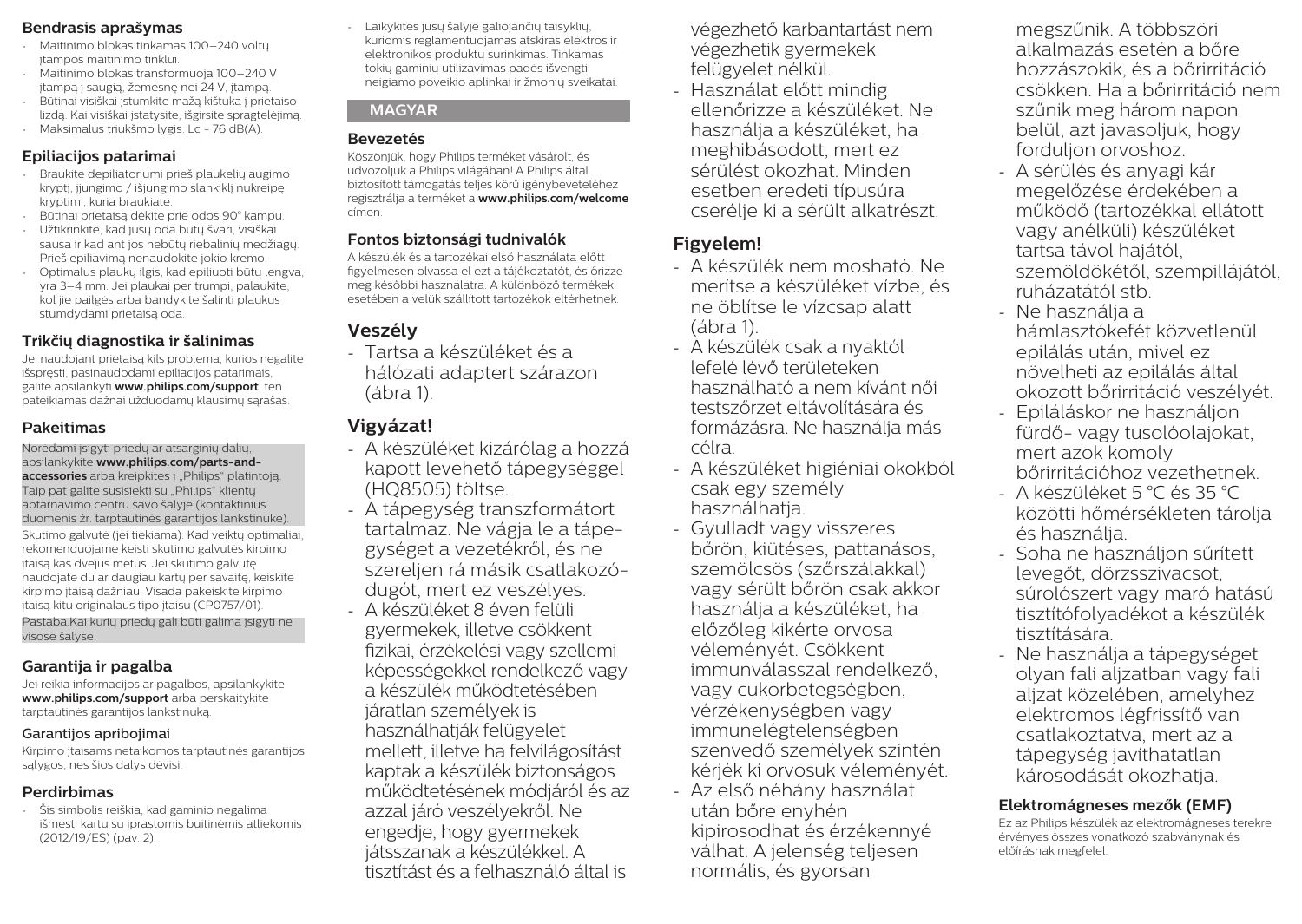### **Általános információk**

- A tápegység 100 és 240 V közötti feszültséggel használható.
- A tápegység a 100–240 voltos hálózati feszültséget biztonságos 24 voltos feszültségre alakítia át.
- Ellenőrizze, hogy teljesen bedugta-e a kis csatlakozódugót a készülék aljzatába. Kattanás hallatszik, amikor a teljesen bedugta.
- Maximális zajszint: Lc = 76 dB(A).

# **Epilálási tippek**

- A készüléket a szőr növekedési irányával szemben mozgassa úgy, hogy a be- és kikapcsoló gomb abba az irányba mutasson, amerre a készüléket elmozdítja.
- Ügyeljen arra, hogy mindig 90°-os szögben helyezze a készüléket a bőrfelületre.
- Bőre legyen tiszta, teljesen száraz és zsírmentes. Az epilálás előtt ne használjon semmilyen krémet.
- A könnyű epiláláshoz a szőrszálak optimális hossza 3–4 mm. Ha a szőrszálak túl rövidek, várjon, amíg hosszabbra nőnek, vagy a készülékkel a bőrfelületen többször áthaladva távolítsa el a szőrszálakat.

### **Hibaelhárítás**

Ha olyan probléma merül fel a készülékkel kapcsolatban, amelyet nem tud megoldani az epilálási tippek segítségével, látogasson el a **www.philips.com/support** weboldalra, ahol megtalálja a gyakran felmerülő kérdéseket.

### **Csere**

Ha tartozékot vagy pótalkatrészt szeretne vásárolni, látogasson el a **www.philips.com/parts-andaccessories** weboldalra, vagy forduljon Philips márkakereskedőjéhez. Fordulhat az országában működő Philips vevőszolgálathoz is (az elérhetőségi információkat megtalálja a világszerte érvényes garancialevélen).

Borotvafej (ha van): A legjobb eredmény érdekében ajánljuk, hogy cserélje le kétévenként a borotvafej vágóegységét. Ha a borotvafejet heti két vagy több alkalommal használja, gyakrabban cserélje a vágóegységet. Minden esetben eredeti típusúra cserélje ki a vágóegységet. (CP0757/01) Megjegyzés:A rendelkezésre álló tartozékok országonként eltérhetnek.

### **Garancia és terméktámogatás**

Ha információra vagy támogatásra van szüksége, látogasson el a **www.philips.hu/support**  weboldalra, vagy olvassa el a világszerte érvényes garancialevelet.

#### A garancia feltételei

A nemzetközi garanciafeltételek nem vonatkoznak a vágóegységekre, mivel azok fogyóeszközök.

## **Újrahasznosítás**

- Ez a szimbólum azt jelenti, hogy a termék nem kezelhető normál háztartási hulladékként (2012/19/EU) (ábra 2).
- Tartsa be az elektromos és elektronikus termékek külön történő hulladékgyűjtésére vonatkozó országos előírásokat. A megfelelő hulladékkezelés segítséget nyújt a környezettel és az emberi egészséggel kapcsolatos negatív következmények megelőzéséhez.

#### **POLSKI**

#### **Wprowadzenie**

Gratulujemy zakupu i witamy w gronie użytkowników produktów Philips! Aby w pełni skorzystać z obsługi świadczonej przez firmę Philips, należy zarejestrować zakupiony produkt na stronie **www.philips.com/welcome**.

#### **Ważne informacje dotyczące bezpieczeństwa**

Przed pierwszym użyciem urządzenia i jego akcesoriów zapoznaj się dokładnie z broszurą informacyjną i zachowaj ją na przyszłość. Akcesoria w zestawie mogą się różnić w zależności od produktu.

# **Niebezpieczeństwo**

- Urządzenie i zasilacz przechowuj w suchym miejscu (rys. 1).

# **Ostrzeżenie**

- Używaj wyłącznie zdejmowanego zasilacza (HQ8505) dołączonego do urządzenia.
- Zasilacz zawiera transformator. Ze względów bezpieczeństwa nie odcinaj zasilacza w celu wymiany wtyczki na inną.
- Urządzenie może być używane przez dzieci w wieku powyżej 8 lat oraz osoby z ograniczonymi zdolnościami fizycznymi, sensorycznymi lub umysłowymi, a także nieposiadające wiedzy lub doświadczenia w użytkowaniu

tego typu urządzeń, pod warunkiem, że będą one nadzorowane lub zostaną poinstruowane na temat korzystania z tego urządzenia w bezpieczny sposób oraz zostaną poinformowane o potencjalnych zagrożeniach. Dzieci nie mogą bawić się urządzeniem. Dzieci nie mogą czyścić urządzenia ani konserwować go bez nadzoru.

Zawsze sprawdzaj urządzenie przed jego użyciem. Nie używaj urządzenia, jeśli jest uszkodzone, ponieważ może to spowodować obrażenia ciała. Uszkodzoną część należy wymienić na oryginalny element tego samego typu.

# **Uwaga**

- Tego urządzenia nie można myć w wodzie. Nigdy nie zanurzaj urządzenia w wodzie ani nie płucz go pod kranem (rys. 1).
- Urządzenie jest przeznaczone tylko do usuwania lub przycinania włosów na kobiecym ciele na obszarach znajdujących się poniżej szyi. Nie należy go używać do żadnych innych celów.
- Ze względów higienicznych z urządzenia powinna korzystać tylko jedna osoba.
- Nie używaj urządzenia bez uprzedniej konsultacji z lekarzem, jeśli Twoja skóra jest podrażniona lub jeśli masz żylaki, wysypkę, wypryski, pieprzyki (z

włoskami) lub skaleczenia. Jeśli masz obniżoną odporność bądź cierpisz na cukrzycę, hemofilię lub niedobór odpornościowy, przed rozpoczęciem depilacji także skonsultuj się z lekarzem.

- Po kilku pierwszych użyciach urządzenia skóra może być zaczerwieniona i podrażniona. Jest to całkowicie normalna reakcja, która szybko mija. Przy częstym korzystaniu z urządzenia skóra przyzwyczaja się, a podrażnienie znika. Jeśli podrażnienie nie ustąpi w ciągu trzech dni, zalecamy skontaktować się z lekarzem.
- Aby uniknąć uszkodzeń lub skaleczeń, włączone urządzenie (z nasadką lub bez niej) trzymaj z dala od włosów na głowie, brwi, rzęs, ubrań itp.
- Nie używaj szczoteczki złuszczającej naskórek zaraz po depilacji, ponieważ może to zwiększyć podrażnienie skóry wywołane depilacją.
- Podczas depilacji nie używaj olejków do kąpieli, ponieważ może to spowodować poważne podrażnienia skóry.
- Używaj urządzenia i przechowuj je w temperaturze od 5°C do 35°C.
- Do czyszczenia urządzenia nigdy nie używaj sprężonego powietrza, szorstkich czyścików, środków ściernych ani żrących płynów.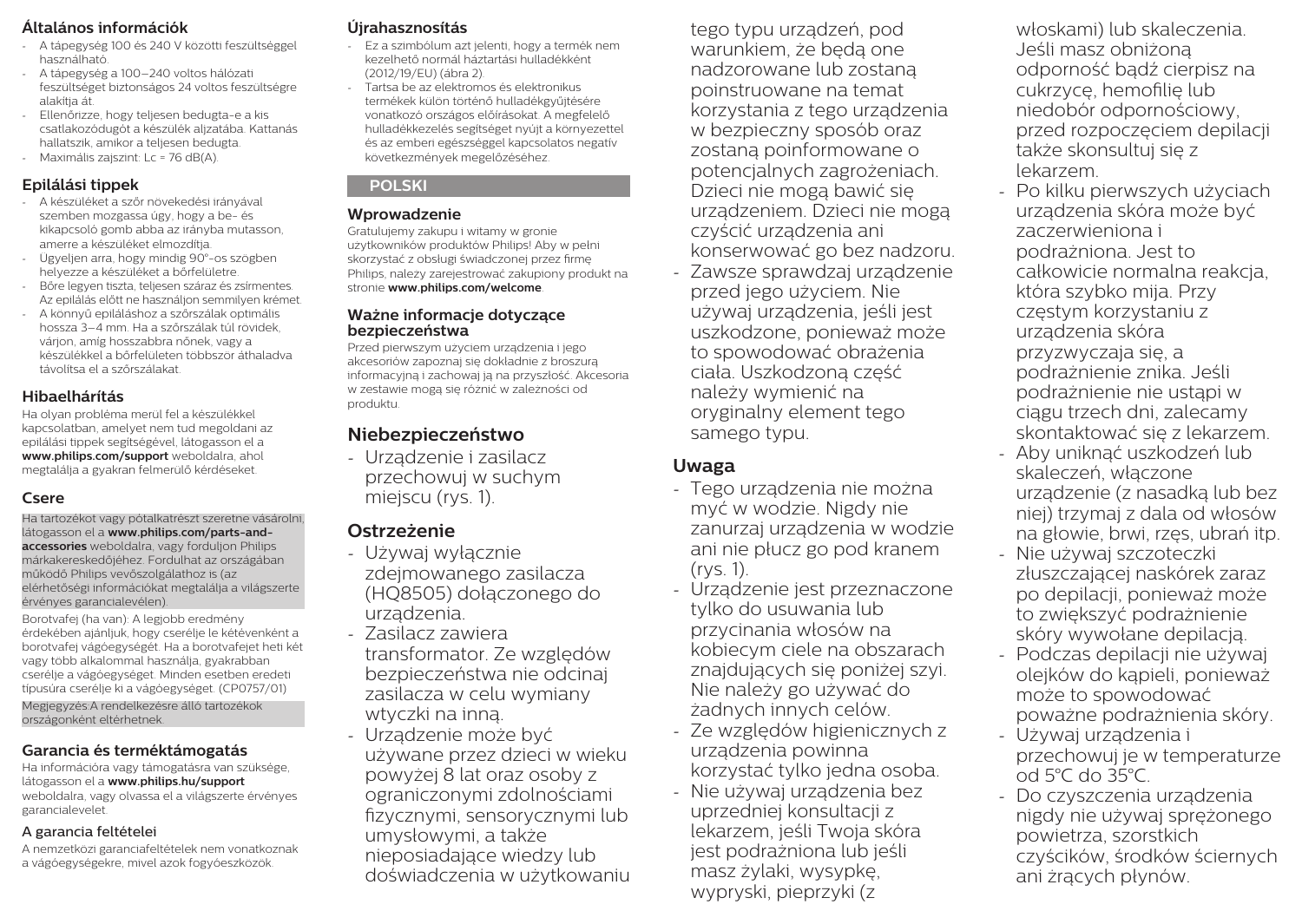- W celu uniknięcia uszkodzenia zasilacza, nie zbliżaj ani nie podłączaj go do gniazdka sieciowego, do którego jest podłaczony odświeżacz powietrza lub elektrofumigator.

#### **Pola elektromagnetyczne (EMF)**

To urządzenie Philips spełnia wszystkie normy i jest zgodne z wszystkimi przepisami dotyczącymi narażenia na działanie pól elektromagnetycznych.

### **Opis ogólny**

- Zasilacz zapewnia zasilanie o napięciu w zakresie od 100 do 240 V.
- Zasilacz przekształca napięcie 100–240 V na bezpieczne napięcie poniżej 24 V.
- Sprawdź, czy mała wtyczka jest całkowicie włożona do gniazdka urządzenia. Gdy zostanie w pełni włożona, usłyszysz kliknięcie.
- Maksymalny poziom hałasu: Lc = 76 dB(A).

#### **Wskazówki dotyczące depilacji**

- Przesuwaj depilator w kierunku przeciwnym do wzrostu włosów, wyłącznikiem zwróconym w kierunku, w którym przesuwany jest depilator.
- Upewnij się, że urządzenie jest ustawione w stosunku do skóry pod kątem 90°.
- Upewnij się, że skóra jest czysta, całkowicie sucha i nienatłuszczona. Nie używaj kremu bezpośrednio przed depilacją.
- Optymalna długość włosów gwarantująca łatwą depilację to 3-4 mm. Jeśli włosy są zbyt krótkie, poczekaj, aż podrosną lub spróbuj je usunąć, kilkakrotnie przesuwając urządzenie w poprzek skóry.

#### **Rozwiązywanie problemów**

Jeśli napotkasz problemy z urządzeniem, których nie możesz rozwiązać, korzystając ze wskazówek, odwiedź stronę **www.philips.com/support**, na której znajduje się lista często zadawanych pytań.

#### **Wymiana**

Akcesoria i części zamienne można kupić na stronie **www.philips.com/parts-and-accessories** lub u sprzedawcy produktów firmy Philips. Można też skontaktować się z Centrum Obsługi Klienta firmy Philips w swoim kraju (dane kontaktowe znajdują się w ulotce gwarancyjnej).

Głowica goląca (jeśli jest w zestawie): Aby uzyskać optymalne rezultaty, element tnący głowicy golącej należy wymieniać co 2 lata. Jeśli korzystasz z głowicy golącej co najmniej dwa razy w tygodniu, częściej wymieniaj element tnący. Element tnący należy zawsze wymieniać na nowy tego samego typu (CP0757/01).

Uwaga:Dostępność akcesoriów może się różnić w zależności od kraju.

### **Gwarancja i pomoc techniczna**

Jeśli potrzebujesz pomocy lub dodatkowych informacji, odwiedź stronę **www.philips.com/support**  lub zapoznaj się z treścią międzynarodowej gwarancji.

#### Ograniczenia gwarancji

Elementy tnące nie są objęte warunkami gwarancji międzynarodowej, ponieważ podlegają zużyciu.

#### **Ochrona środowiska**

Symbol przekreślonego kontenera na odpady (rys. 2), oznacza, że produkt podlega selektywnej zbiórce zgodnie z Dyrektywą 2012/19/UE i informuje, że sprzęt po okresie użytkowania, nie może być wyrzucony z innymi odpadami gospodarstwa domowego. Użytkownik ma obowiązek oddać go do podmiotu prowadzącego zbieranie zużytego sprzętu elektrycznego i elektronicznego, tworzącego system zbierania takich odpadów - w tym do odpowiedniego sklepu, lokalnego punktu zbiórki lub jednostki gminnej. Zużyty sprzęt może mieć szkodliwy wpływ na środowisko i zdrowie ludzi z uwagi na potencjalną zawartość niebezpiecznych substancji, mieszanin oraz części składowych. Gospodarstwo domowe spełnia ważną rolę w przyczynianiu się do ponownego użycia i odzysku surowców wtórnych, w tym recyklingu zużytego sprzętu. Na tym etapie kształtuje się postawy, które wpływają na zachowanie wspólnego dobra jakim jest czyste środowisko naturalne.

### **SLOVENSKY**

# **Úvod**

Gratulujeme Vám k nákupu a vítame Vás medzi zákazníkmi spoločnosti Philips! Ak chcete využiť všetky výhody zákazníckej podpory spoločnosti Philips, zaregistrujte svoj výrobok na **www.philips.com/ welcome**.

#### **Dôležité bezpečnostné informácie**

Pred použitím zariadenia a jeho príslušenstva si pozorne prečítajte tieto dôležité informácie a uschovajte si ich na neskoršie použitie. Dodané príslušenstvo sa môže pre rôzne výrobky líšiť.

# **Nebezpečenstvo**

- Zariadenie a napájaciu jednotku udržiavajte v suchu (Obr. 1).

# **Varovanie**

- Používajte iba odpojiteľnú napájaciu jednotku (HQ8505), ktorá sa dodáva so zariadením.
- Súčasťou napájacej jednotky je transformátor. Napájaciu jednotku nesmiete oddeliť a vymeniť za iný typ zástrčky, lebo by ste tým mohli spôsobiť nebezpečnú situáciu.
- Toto zariadenie môžu používať deti staršie ako 8 rokov a osoby, ktoré majú obmedzené telesné, zmyslové alebo mentálne schopnosti alebo nemajú dostatok skúseností a znalostí, ak sú pod dozorom alebo im bolo vysvetlené bezpečné používanie tohto zariadenia a za predpokladu, že rozumejú príslušným rizikám. Deti sa nesmú hrať s týmto zariadením. Deti nesmú bez dozoru čistiť ani vykonávať údržbu tohto zariadenia.
- Pred každým použitím zariadenie skontrolujte. Ak je zariadenie poškodené, nepoužívajte ho, pretože by mohlo dôjsť k poraneniu. Vždy vymeňte poškodenú súčiastku za originálny náhradný diel.

# **Výstraha**

- Toto zariadenie nie je umývateľné. Nikdy ho neponárajte do vody ani neumývajte pod tečúcou vodou (Obr. 1).

- Zariadenie je určené výhradne na odstraňovanie a zastrihávanie telesného ochlpenia žien v oblastiach od krku smerom nadol. Nepoužívajte ho na žiadne iné účely.
- Z hygienických dôvodov by zariadenie mala používať len jedna osoba.
- Zariadenie nepoužívajte na epiláciu podráždenej pokožky ani na pokožku s kŕčovými žilami, vyrážkami, fliačikmi, materskými znamienkami (s chĺpkami) alebo ranami, ale najskôr sa poraďte so svojím lekárom. Osoby s oslabenou imunitou alebo trpiace na cukrovku, hemofíliu, prípadne imunitnú nedostatočnosť sa tiež musia najskôr poradiť so svojím lekárom.
- Pri prvých použitiach zariadenia môže vaša pokožka trochu sčervenať a byť podráždená. Je to úplne bežný jav, ktorý sa po krátkej chvíli stratí. Pri častejšom používaní zariadenia si na to pokožka privykne a jej podráždenie sa zníži. Ak podráždenie nezmizne do troch dní, odporúčame obrátiť sa na lekára.
- Aby ste predišli poškodeniu a riziku poranenia, so zapnutým zariadením (s nástavcom alebo bez neho) sa nepribližujte k vlasom, obočiu, mihalniciam, oblečeniu a pod.